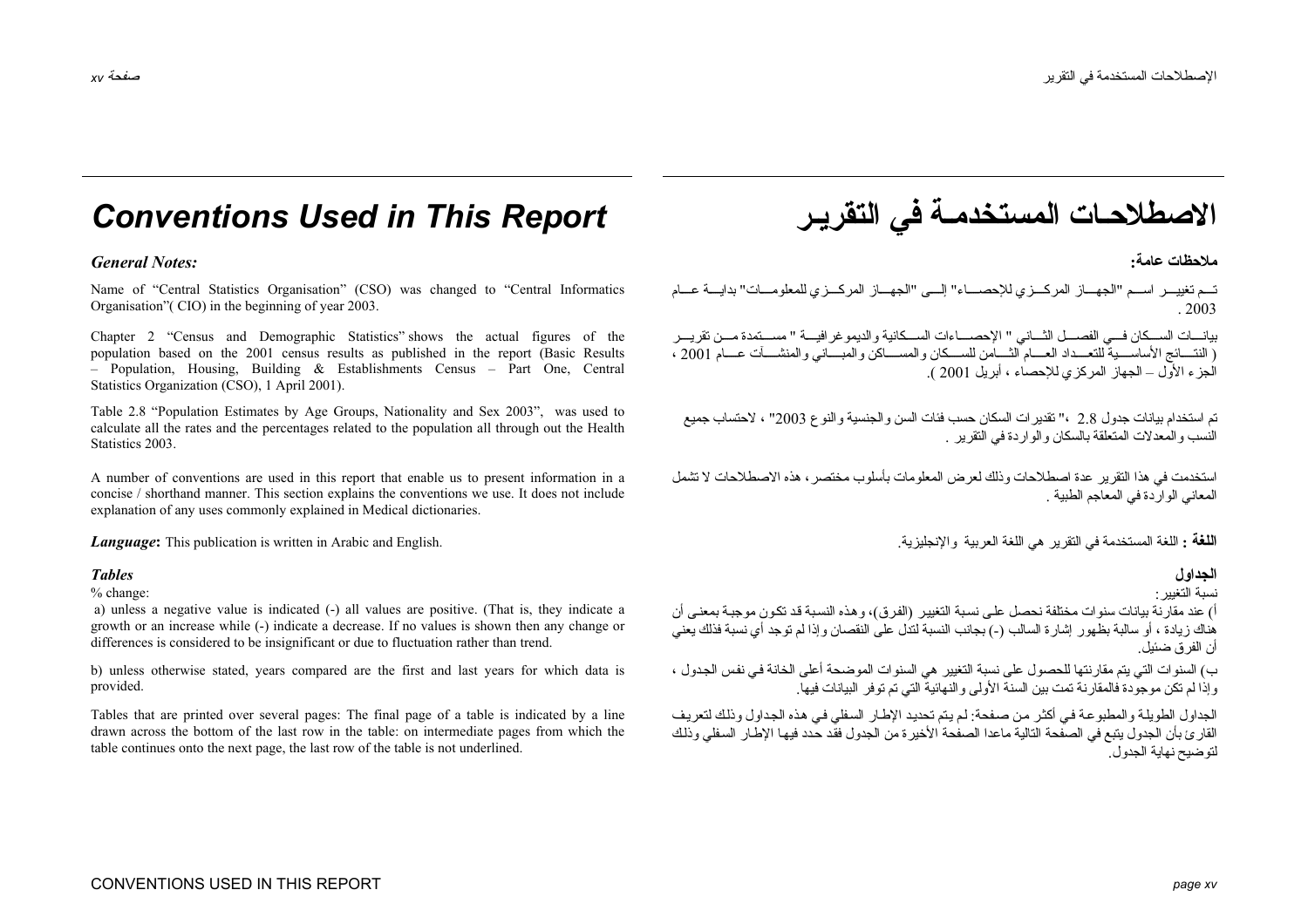# *International Classification of Diseases* **للأمراض الدولي التصنيف**

a) Effective from 2003 The Ministry of Health started using ICD-10 – printed 1992. . 2003 عام منذ) 1992 طبعة – ICD – 10) العاشرة المراجعة تطبيق تم) <sup>أ</sup>

b) In terms of tables with five years of data from only 1999 to 2002, the ICD codes and its description either (e.g. based on diagnosis, or cause of death, or reported cases) by ICD-10.

*Allied Health:* include the following:-

Pharmacists & technicians, Dental hygienists technicians, Laboratory technologist and technicians, Radiographers & technicians, Physiotherapists, Occupational therapists.

# **إحصاءات موجزة** *Statistics Summary*

### **جدول 1.1** *1.1 Table*

The population figures for the years (1999-2000) represent the estimated population based on the 1991 census. While the 2001 & 2003 estimates based on the 2001 census.

The Public Security Health Center renamed to Directorate of Health and Social Welfare effective from 2003.

Physicians: Number of Arabian Gulf University physicians is included as a total within the government sector because these physicians are practicing at government hospitals and health centers.

Effective from 2003, a separate chapter within the Private Hospitals to present the data for the Bahrain Specialist Hospital.

Beds excluding baby cots at Special Care Baby Unit.

In-patients: the total include beds at Special Care Baby Unit.

Allied health resources: number of physicians etc stated under Training Directorate because some of these resources are officially under internal or overseas training programs for further studies.

Muharraq Maternity Hospital: in previous years data belong to long stay wards in Muharraq hospital was included within Muharraq hospital, but since 2001 it is included with Geriatric hospital data.

Out-patients visits by health center shown in this table represent the total of following visits: General, Dental, child screening and antenatal clinics.

<sup>ب</sup>) أما بالنسبة للجداول التي تحتوي على خمس سنوات من <sup>1999</sup> إلى <sup>2002</sup> ، تم استخدام رمز التصنيف والبيان (مثال حسب التشخيص أو حسب سبب الوفاة أو الحالات المبلغ عنها) حسب المراجعة العاشرة .

**مهن طبية مساندة:** تشمل الآتي :

الصيادلة والفنيون ، فنيو صحة الفم والأسنان ، محللو مختبر وفنيون ، مصورو أشعة وفنيون ، فنييو علاج طبيعي وتأهيل مهني ، فنييو أطراف صناعية وعظام .

بيانات السكان الموضحة في الجدول للأعوام (1999 – 2000 ) تعكس التقدير ات السكانية المعتمدة على تعداد السكان لعام <sup>1991</sup> ، بينما اعتمدت تقديرات السكان لعامي <sup>2001</sup> <sup>و</sup> <sup>2003</sup> على تعداد السكان لعام 2001 .

**جدول 1.3 ، جدول 1.4 ، جدول 1.5** *1.5 Table 1.4, Table 1.3, Table*

مر كز الأمن العام الصحي تم تسميته إدارة الخدمات الصحية والاجتماعية إبتداءاً من عام 2003 .

الأطباء: جملة بيانات القطاع الحكومي تشمل عدد أطباء جامعة الخليج العربي وذلك لممارستهم المهنة في المراكز والمستشفيات الحكومية بنظام جزئي.

إبتداءاً من عام <sup>2003</sup> تم إضافة فصل منفصل ضمن المستشفيات الخاصة لعرض بيانات مستشفى البحرين التخصصي .

عدد الأسر ة لا يشمل أسر ة وحدة العناية الخاصية بالمو اليد .

المرضى الداخليون : الجملة تشمل أسرة وحدة العناية الخاصة بالمواليد .

القوى العاملة الطبية والمساندة: تم إدراج بعض البيانات مثل الأطباء...الخ تحت إدارة التدريب لأنهم منضمون إلى برامج التدريب سواء محلياً أو مبتعثون للخارج لمواصلة دراساتهم .

مستشفى المحرق للو لادة: بيانات أجنحة الإقامة الطويلة في مستشفى المحرق للو لادة كانت في السنوات السابقة موضحة ضمن بيانات المستشفى ولكن منذ عام <sup>2001</sup> تم دمجها ضمن بيانات مستشفى العجزة .

ز يار ات العيادات الخار جية حسب المركز الصحي المبينة في هذا الجدول تمثل مجموع : زيـار ات العيـادات العامـة والأسنان <sup>و</sup> زيارات عيادات فحص الأطفال <sup>و</sup> الحوامل.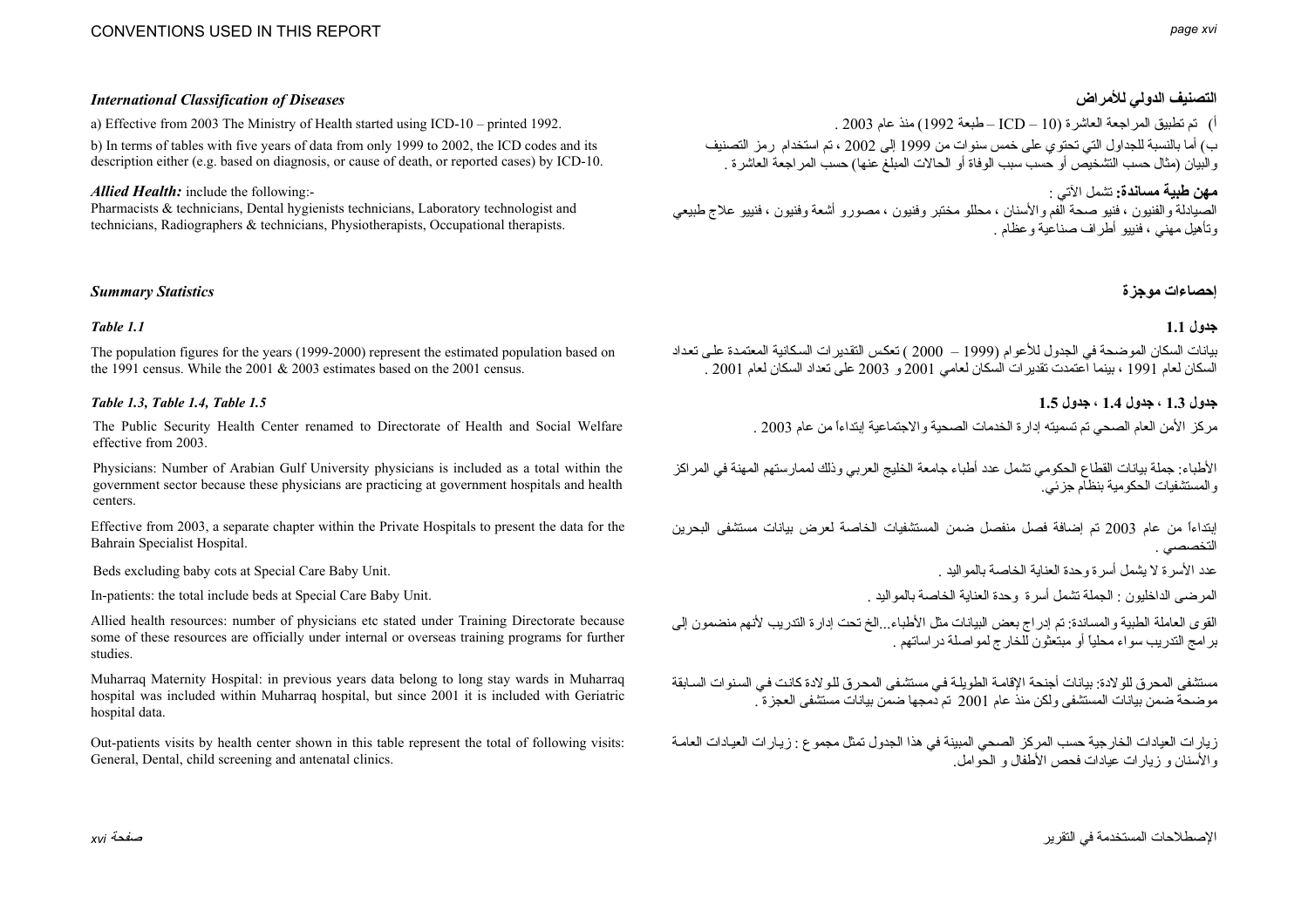Population figures used in this chapter based on the latest census April, 2001and provided by the Central Informatics Organization. We have used Population Estimates 2003 for calculating all related rates & percentages.

Source of Population estimates by region and health centers since 2002 is the Central Informatics Organization previously known as Central Statistics Organization, where in previous years it was calculated at Health Information Dir. By using a fixed percentage of population distribution by region, nationality and sex.

### **العامة** *Health Public*

### **جدول 6.3** *6.3 Table*

Measles vaccine as single antigen dose 1 and MMR as dose 2 was replaced by  $MMR_1$  at one year of age and MMR2 at 4-6 years of age since 1999.

MMR<sub>1</sub>: A shift of Measles vaccine from the age of 9 months to age 1 year leads to progress in coverage of Measles dose 1 ( $MMR_1$ ).

MMR<sub>2</sub>: The coverage of Measles dose 2 (MMR<sub>2</sub>) reduce since 2001 due to the effect of the National Measles Campaign conducted in 1999, as children who received the campaign dose and previous dose of Measles or MMR will not be vaccinated with MMR at school entry.

### **جدول 6.5** *6.5 Table*

# **الإحصاءات السكانية والديموغرافية** *Statistics Demographic & Census*

البيانسات المتعلقــة بالسـكان و الموضــحة فــي فصــل الإحصــاءات الســكانية مصــدر ها الجهــاز المركــزي للمعلومـات (الجهـاز المركـزي للإحصـاء سـابقاً) وهـي تتعلـق بـآخر تعـداد تـم عملَـه فـي أبريـل 2001 ، ولكن عند احتسـاب المعـدلات والنسـب التـي لهـا علاقـة بالسـكان فلقـد تـم الاعتمـاد علـي تقـدير ات السـكان فـي . 2003

### **جدول 2.9 ، 2.10** *2.10 , 2.9 Table*

تقدير ات السكان حسب المنطقة وحسب المراكز الصحية منذ عام 2002 مصدر ها المباشر هو الجهاز المركزي للمعلومات ، بينمـا تم تقديرها فـي السنوات السـابقة فـي إدارة المعلومـات الصـحية وذلك بتثبيت التوزيـم النسبيّ للسكان حسب المنطقة والجنسية والنوع .

### **الصحة**

لقاح الحصبة كجر عة أولى واللقاح الثلاثي (الحصبة ، الحصبة -الألمانية ، أبو كعب) كجر عة ثانية تم استبدالهما باللقاح الثلاثي (الحصبة ، الحصبة الألمانية ، أبو آعب) آجرعة أولى للأطفال في السنة الأولى من العمر والجرعة الثانية عند سن 6-4 سنوات منذ عام 1999 .

الجرعة الأولى : تم استبدال لقاح الحصبة باللقاح الثلاثي (الحصبة ، الحصبة الألمانية ، أبو كعب) كجرعة أولى للأطفال عند سن سنة واحدة بدلاً من تسعة شهور منذ عام <sup>1999</sup> مما أدى إلى رفع نسبة التغطية بالتطعيم.

الجرعة الثانية : انخفاض نسبة تغطية لقاح الحصبة في عام <sup>2001</sup> بلقاح ثلاثي (الحصبة ، الحصبة الألمانية ، أبو حب<br>كعب) للجر عة الثانية للأطفال 4-6 سنو ات نتيجة للحملة الوطنية في عام 1999 ، حيث تم استثناء الأطفال الذين تم تطعيمهم بجر عة ثانية في الحملة وكانو ا محصنين بجر عة أولي سابقة من الحصبة أو اللقاح الثلاثي MMR (الحصبة ، الحصبة الألمانية ، أبو كعب )

مركز الدير الصحي : تقدم خدمات رعاية الحوامل في مركز المحرق الصحي . . .Dair H.C. Antenatal services is provided at Muharraq H.C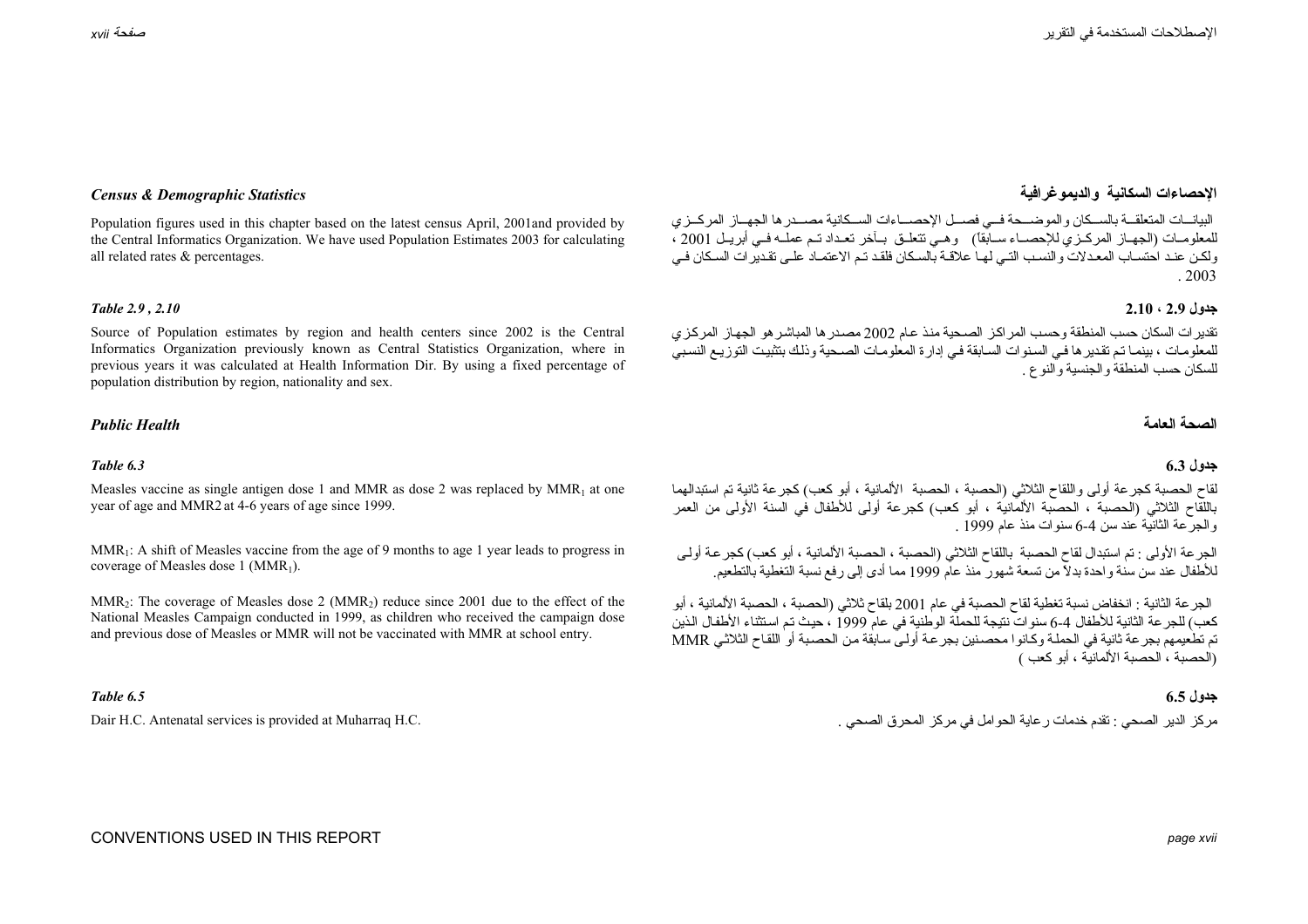# CONVENTIONS USED IN THIS REPORT

### **جدول 6.6** *6.6 Table*

Percentage Coverage of TT will normally be decreased by time as most of the pregnant women were immuned due to childhood or school vaccination.

Percentage Coverage for child protection at birth (CPB) by tetanus vaccination against tetanus neonatorum will normally be increased by the number of newborns protected at birth against tetanus from their mother who received 2 doses or more of tetanus any time in her life.

Diabetic Clinic: Effective from 2003 a separate data of out-patient visits were presented for nine health centers in this table.

Health centers with no antenatal services are referred to other health centers as follows:

- Antenatal services for Dair H.C. patients is offered in Muharraq H.C.
- This service is offered for Jaw & Asker Clinic patients in Hamad Kanoo H.C.
- This service is offered for Zallaq clinic patients in Kuwait H.C.

### **جدول 7.10** *7.10 Table*

% pregnant women received Tetanus Toxoid: there are discrepancy between percentage shown in this table and table 6.6 in Public Health chapterbecause of using different dominators, in Primary health care chapter percentage is calculated as Ministry of Health level:

Pregnant women received  $2<sup>nd</sup>$  dose or more of Tetanus Toxoid  $\times$  100 Antenatal initial visits

While in Public Health chapter it is calculated as Kingdom level:

Pregnant women received  $2<sup>nd</sup>$  dose or more of Tetanus Toxoid  $\times$  100 Total registered live births

This difference occurs since 2001 because in previous year same dominator was used in both chapters which is the total antenatal visits , but this year Public Health decided to change the dominator to registered live births because it covers all health institutions in Kingdom of Bahrain, where is the number of antenatal visits covers health centers only. This matter will be studied with both parties in order to unify method of calculation .

نسبة التغطيـة بلقـاح التيتـانوس للحوامـل: أغلب النسـاء الحوامـل تلقين لقـاح التيتـانوس فـي مرحلـة الطفولـة أو عن طريق حملات التطعيم للمدارس ، فمن الطبيعي أن تنخفض نسبة تطعيمهن مع مرور الوقت .

نسبة الأطفال المحميين عند الولادة بلقاح التيتانوس ضد مرض التيتانوس الوليدي: هذه النسبة سترتفع بشكل طبيعي لاآتساب الأطفال المناعة من أمهاتهن اللاتي تم تطعيمهن بجرعتين أو أآثر في أي وقت من حياتهن.

# **الرعاية الصحية الأولية** *HealthCare Primary*

### **جدول 7.1** *7.1 Table*

عيادة مرضى السكر : ابتداءاً من عام 2003 تم عرض بيانـات زيـار ات لعيـادة مرضـى السكر لــ 9 من المراكز الصحية بشكل منفصل في هذا الجدول .

خدمات ر عاية الحوامل غير متوفرة في بعض المراكز الصحية، لذا يتم تقديمها في المراكز التالية:

- تقدم خدمات رعاية الحوامل لمرضى مرآز الدير الصحي في مرآز المحرق الصحي .
	- تقدم خدمات الرعاية لمرضى عيادة جو وعسكر في مرآز حمد آانو الصحي
		- تقدم خدمات الرعاية لمرضى عيادة الزلاق في مرآز الكويت الصحي .

نسبة التغطية بلقاح التيتانوس للحوامل: يوجد اختلاف في النسبة الموضحة في هذا الجدول و جدول 6.6 في فصل الصحة العامة بسبب استخدام مقامين مختلفين، ففي فصل الرعايـة الصحية الأوليـة تم الاحتساب على مستوى المر اكز الصحية التابعة لوز ار ة الصحة كالآتي:

> عدد الحوامل اللاتي طعمن بالتيتانوس جرعتين أو أآثر × 100 جملة زيارات الحوامل (زيارة أولى)

بينما في فصل الصحة العامة تم الاحتساب على المستوى الوطني للمملكة كالآتي:

عدد الحوامل اللاتي طعمن بالتيتانوس جر عتين أو أكثر × 100 جملة المواليد الأحياء المسجلين

وهذا الاختلاف منذ عام 2001 لأن في التقارير السابقة تم استخدام مقام واحد في الفصلين وهو جملية زيبار ات الحوامل ولكن هذا العام قررت إدارة الصحة العامة الاعتماد على المواليد المسجلين لأن هذا العدد يغطي جميع المؤسسات الصحية في مملكة البحرين، لذا يعتبر أكثر دقة، بينما جملة الحوامل المستخدمة سابقاً تغطي الّمراكز الصحية الحكومية فقط .وسيتم دراسة البيانات مع الطرفين للإتفاق على عرض نسبة موحدة .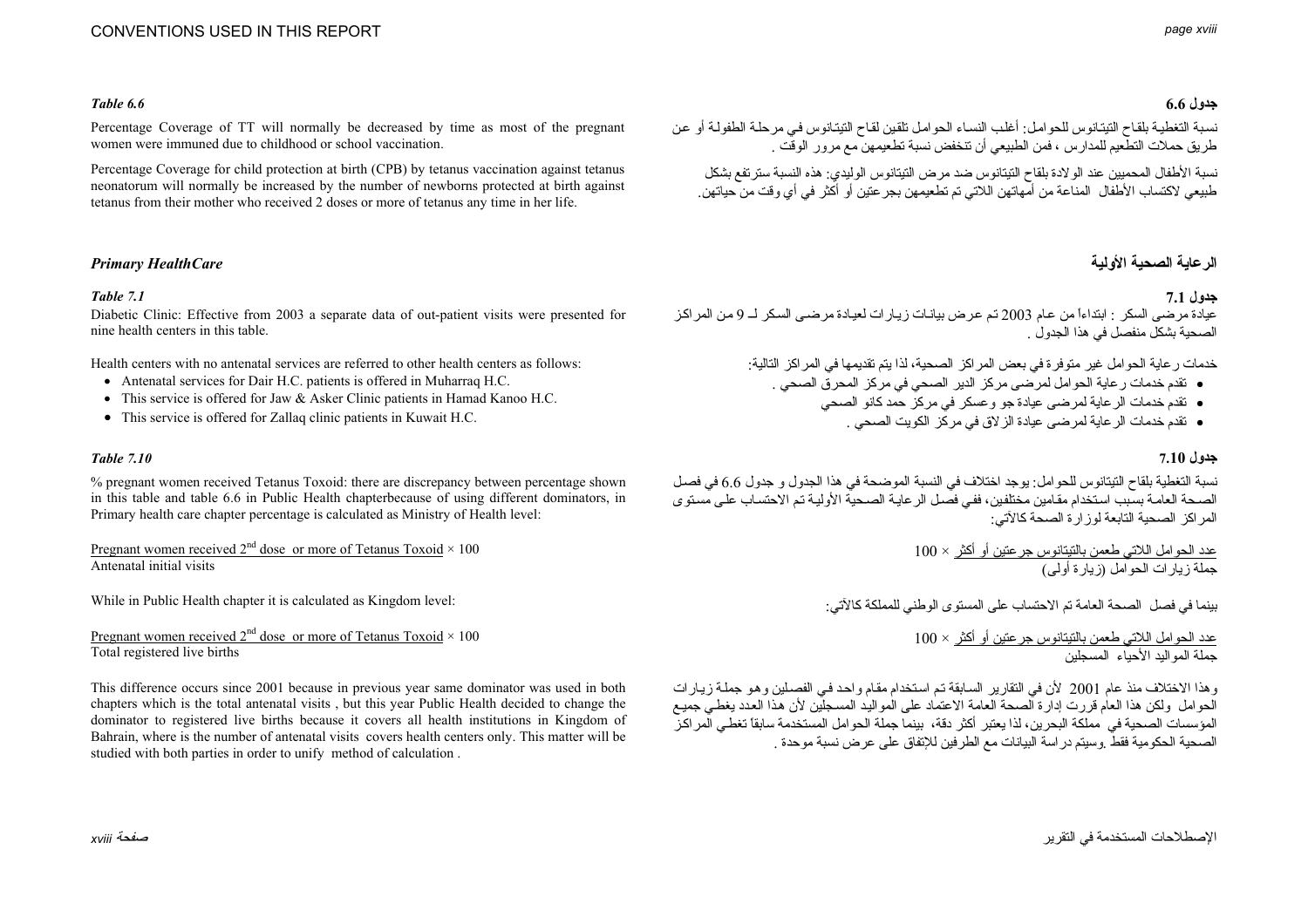## **الإحصاءات الحيوية** *Statistics Vital*

**المواليد المبلغ عنهم** هم المواليد الذين تم التبليغ عن ولادتهم عن طريق المستشفيات ولكن لم تجرى لهѧم إجѧراءات التسجيل وإصدار شهادة ميلاد. إن جملة المواليد المبلـغ عنهم هو العدد المستخدم فـي احتساب المعدلات المتعلقة بالمواليد ماعدا المعدلات حسب الجنسية، فهي تحسب باستخدام عدد المواليد المسجلين كمـا هـو موضـح فـي جدول1.8

**المواليد المسجلين** هم المواليد الذين ولدوا وسجلوا في نفس السنة بمكتب قيد المواليد والوفيات بإدار ة الصحة العامة مضاف إليهم المواليد الذين ينتمون لنفس السنة ولكن تم تسجيلهم خلال الـ<sup>3</sup> شهور الأولى من السنة التالية.

> **معدل وفيات الرضع لعام <sup>1999</sup>**<sup>=</sup> وفيات الرضع أقل من سنة لعام 1999 × 1000 المواليد الأحياء لعام <sup>1999</sup>

وفيات الرضع = 102 ( لا تشمل <sup>27</sup> من الخدج أقل من <sup>25</sup> أسبوع من الحمل توفوا بعد الولادة مباشرة) المواليد الأحياء = 13,187 ( بدون الخدج تحت <sup>25</sup> أسبوع الذين توفوا بعد الولادة مباشرة )

> $7.7 = 1000 \times \begin{array}{c} 102 \end{array} = 1999$  معدل وفيات الرضع لعام 13,187

مستشفى قوة دفاع البحرين : تم عرض بيانات هذا المستشفى بنفس طريقة عرض البيانات الواردة في فصل مستشفى السلمانية الطبي .

قسم الولادة يشمل <sup>20</sup> سرير في جناح النفاس والولادة. جملة الأسرة في مجمع السلمانية الطبي لا تشمل أسرة الرضع في وحدة العناية الخاصة بالمواليد. جناح 62 للإقامة لفتر ة قصير ة تم افتتاحه ثانية تحت خدمات أخر ي في عام 2001. جناح <sup>12</sup> تم استخدامه عام <sup>2001</sup> آجناح احتياطي لوجود تصليحات في أحد أجنحة مجمع السلمانية الطبي.

*Reported Births* are births reported by medical institutions usually hospitals. Total reported births figure is used in calculating rates related to births except rates by nationality we used Registered births figure as it is mentioned in T1.8

*Registered Births* are births notified to Births & Deaths Registration Office at Public Health Dir. when a birth certificate is sought for a child. This is all births in the year including those that took place in the year but were registered during the  $1<sup>st</sup>$  three months of the following year.

*Infant Mortality Rate 1999* = Infants deaths  $\leq 1$ yr in 1999  $\times$  1000 Live births in 1999

Infants deaths 1999 = 102 (excluding 27 cases of extreme prematurity under 25 weeks of gestation that perish shortly after birth)

Live births 1999 (Denominator) = 13,187 (excluding 27 cases of extreme prematurity under 25 weeks of gestation that perish shortly after birth)

Infant mortality rate in 1999 =  $\underline{102} \times 1000 = 7.7$ 13,187

# **الرعاية الصحية الثانوية / مجمع السلمانية الطبي** *Complex Medical Salmaniya / HealthCare Secondary*

Bahrain Defence Force Hospital Tables: The tables of this hospital presented on the same format of Salmaniya Medical Complex chapter.

### **جدول 9.1** *9.1 Table*

Obstetrics include 20 beds in Labor and Delivery Ward.

Totals excluding Special Care Baby Unit.

Short Stay Beds (Ward 62) re-opened in 2001 under Others.

Ward 12: was used as decanter in 2001 because of renovation of SMC ward.

# CONVENTIONS USED IN THIS REPORT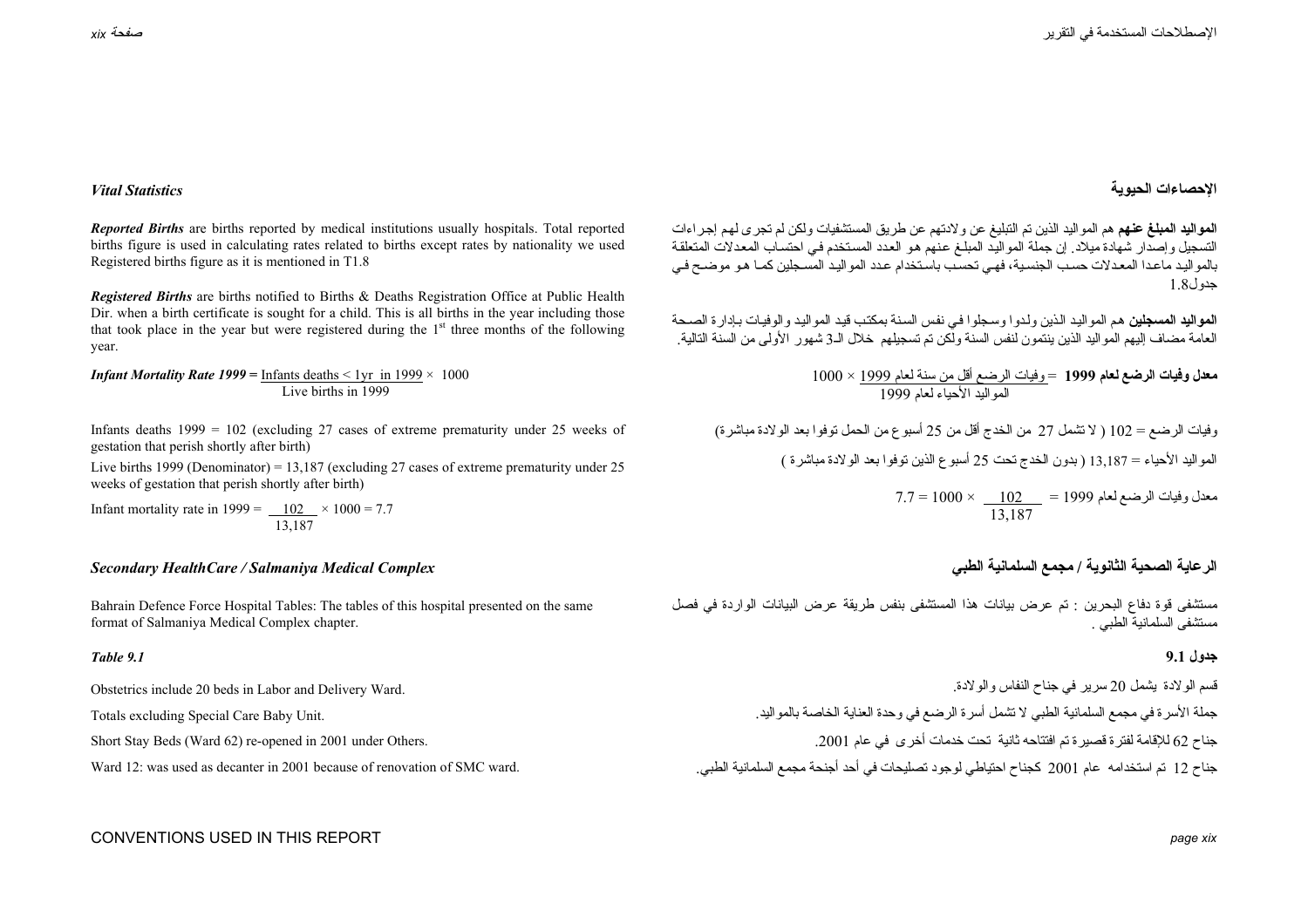## CONVENTIONS USED IN THIS REPORT

Private ward include 413  $\&$  410: data is already included within the related departments, except number of beds.

Beds in Surgical department has been used for dental inpatients in 2001, so the total admission of the surgical department includes dental inpatients to enable the calculation for the other utilization of beds indicators in the table.

Total outpatients visits: Visits to the physiotherapy, occupational therapy and day case unit has been separated form the total outpatients visits.

Physiotherapy: physiotherapy services in health centers were started at Ibn Sina in 1992 and at National Bank of Bahrain health center in 1996, administratively they were reported to Salmaniya Medical Complex and their data also was included within Salmaniya Complex. In July 2001, these services were officially separated from Salmaniya Medical Complex therefore their data were excluded from this table and presented in the Primary Health Care (Table 7.14).

### *page xx*

### **جدول 9.2 ، جدول 9.3** *9.3 Table**9.2***,** *Table*

الجناح الخاص يشمل جناح <sup>410</sup> <sup>و</sup>:413 الأعداد والمعدلات التابعة لهذا الجناح (ما عدا عدد الأسرة) تم احتسابهم ضمن الأقسام الطبية وقد تم ذكر هم مرة أخرى بشكل منفصل بسبب إن عدد الأسرة في هذا الجناح لا يمكن إدراجه تحت قسم معين.

تم استخدام أسرة قسم الجراحة لمرضى الأسنان في عام <sup>2001</sup> ، لذا تم دمج البيانات المتعلقة بهم مع قسم الجراحة ليتسنى احتساب مؤشرات قياس استخدام الأسرة الموضحة بالجدول.

### **جدول 9.18** *9.18 Table*

جملة زيارات العيادات الخارجية: تم فصل زيارات الخدمات العلاجية ( العلاج الطبيعي، العلاج المهني ووحدة الإقامة القصيرة) عن جملة الزيارات للعيادات الخارجية.

العلاج الطبيعي: لقد بدء توفير خدمات العلاج الطبيعي في الر عايـة الصـحية الأوليـة بمركـز ابـن سـينا عـام 1992 وفي مركز بنك البحرين الوطني 1996 ، حيث كانت إدارة هذه الخدمات تتبع إدارة قسم العلاج الطبيعي في مجمع السلمانية الطبي . ولكن في يوليه <sup>2001</sup> تم فصل تلك الخدمات عن إدارة مجمѧع السѧلمانية الطبѧي . وبنѧاءً على ذلك فلقد تم عرض البيانات المتعلقة بذلك في فصل الرعاية الصحية الأولية جدول 7.14 .